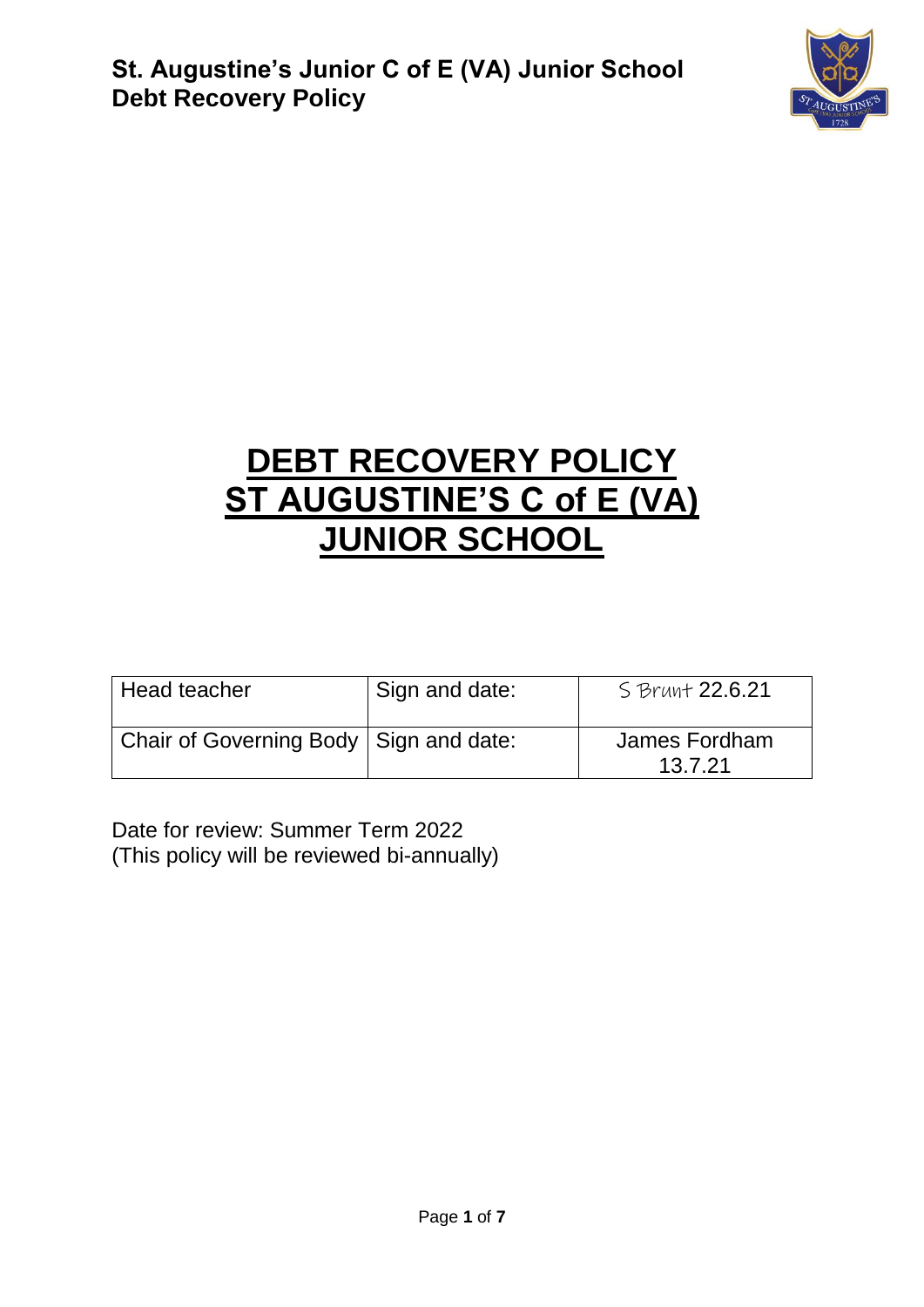

### **Introduction**

The school is in regular receipt of monies for school uniform, after-school clubs, music lessons, residential/day trips and swimming lessons. In all communication with parents/ carers, payments for the goods and services offered through the school are asked for, in most cases in advance or a clear payment schedule is communicated to parents. This policy details the School's approach to recovering money owed to the school where activities or a provision has been undertaken by a child and there has been no payment received for the activity or provision.

#### **Day Trips and Swimming Lessons**

Money for day trips and swimming lessons is asked for at the time of returning the permission slip. As a school can only ask for a voluntary contribution for any curricular activity undertaken off-site that incurs a cost to the school, the school is not in a position to ask for payment if a parent is unwilling or unable to do so. However, where the level of contributions from parents and carers is significantly low, there may be a need to cancel the trip as the school budget cannot subsidise these activities.

#### **Residentials**

Residentials are offered to all pupils at the school. Every effort is made to keep the cost of these trips to a minimum so that they are affordable to the majority of our children. Each parent/ carer is given a letter outlining the deadline for payments and every consideration is given to make sure the time between payment requests is considerable so that parents/carers have time to put aside money for the next payment. The school is happy to discuss individual payment plans where appropriate. Where money is owed to the school e.g. music lessons, your child will not be able to participate in any paid-for residentials until the outstanding balance is recovered in full. The debt recovery procedure is followed as highlighted below if there is an outstanding balance owed for residential trips.

#### **External After-School Clubs**

There are several after-school clubs hosted by the school where the School Office collects payments from the parents/carers and the money is handed directly to the third party provider. If the payment is outstanding, the child is denied a place in the club. Where the school pays for the third party provision and recharges to the child, parents/carers are able to pay in advance or on a weekly basis. The debt recovery procedure, as detailed below, is followed if money is owed to the school for these clubs.

#### **Debt Recovery Procedure:**

- 1. If there is no response to written communications made the office administrator / manager will contact the parent/carer by phone.
- 2. Confirmation is sought as to when the outstanding balance will be settled and the parent is expected to come to the office and settle that amount as agreed.
- 3. A repayment schedule may be discussed verbally at this time with the parent, depending on the amount owed and the circumstances of the family.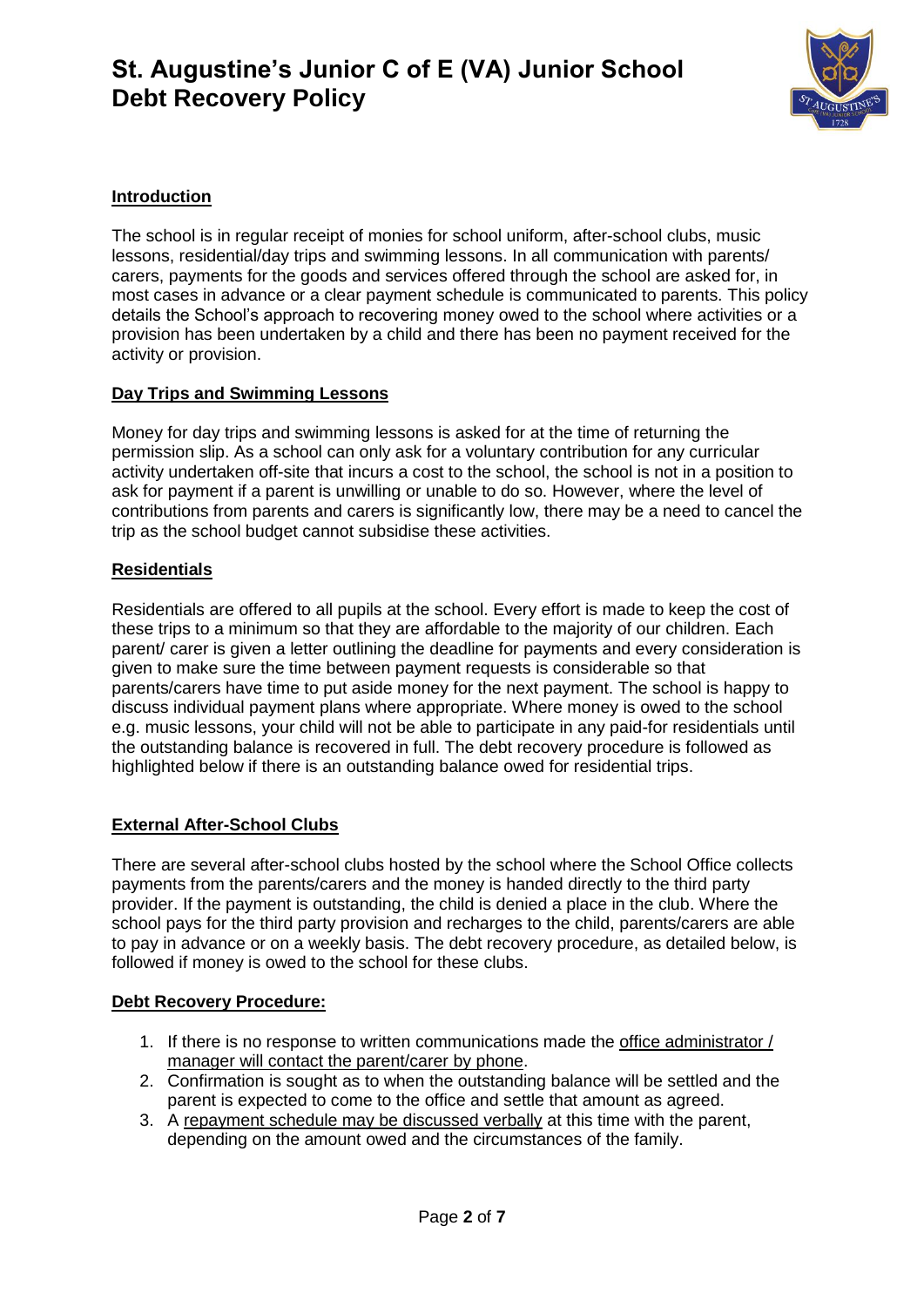

- 4. If the parent/carer does not settle the outstanding balance as agreed with the office administrator/manager, the Finance/HR Manager will contact the parent to ask for an explanation and seek again a repayment date, if appropriate.
- 5. If this process is not successful, the Head teacher will make a call directly to the parent/carer to discuss the outstanding debt. The parent/carer is welcome to come into school to discuss the outstanding debt in person, if preferred. The Head teacher will agree a repayment schedule with the parent/ carer and a letter (Appendix A) will be sent out for written agreement and acknowledgement of the repayment schedule from the parent/carer.
- 6. If the Head teacher is unable to contact the parent/ carer by phone, then a letter (Appendix B) will be sent to the parent/carer inviting him/her to a meeting with the Head teacher.
- 7. Once a detailed repayment schedule is agreed, the letter in Appendix A will be sent to the parent/carer for his/her agreement (as for step 5).
- 8. All communication and contact with parents is recorded by the Office Administrator on the 'Debt Recovery Contact Record' in Appendix C.
- 9. As a last resort, advice will be sought from the Local Authority how to address repayment of the outstanding debt.
- 10. If the amount is significant and material, the School may be forced to seek redress through the 'Small Claims' court.

Whilst the matter is being settled and the debt has not been recovered in full, the child unfortunately **is not allowed to participate in any paid activities at the school (e.g. residentials, music lessons).**

#### **Summary**

It is school policy to offer children a rich and diverse extra-curricular provision. Every effort is made to ensure that costs are kept to a minimum whilst quality is assured. There is open and transparent communication with parents/carers to facilitate the most appropriate repayment of any debts outstanding. However, the school cannot subsidise these activities (unless a decision is made by the Head teacher that the additional cost can be justifiably paid from pupil premium) and the debt recovery procedure is adhered to consistently and fairly. The 'Debt Recovery Policy' is hosted on the school website. **Deviation from the 'Debt Recovery Policy' is only allowed in circumstances where the Head teacher has met with the parent/ carer and has given explicit permission and it is agreed in writing.**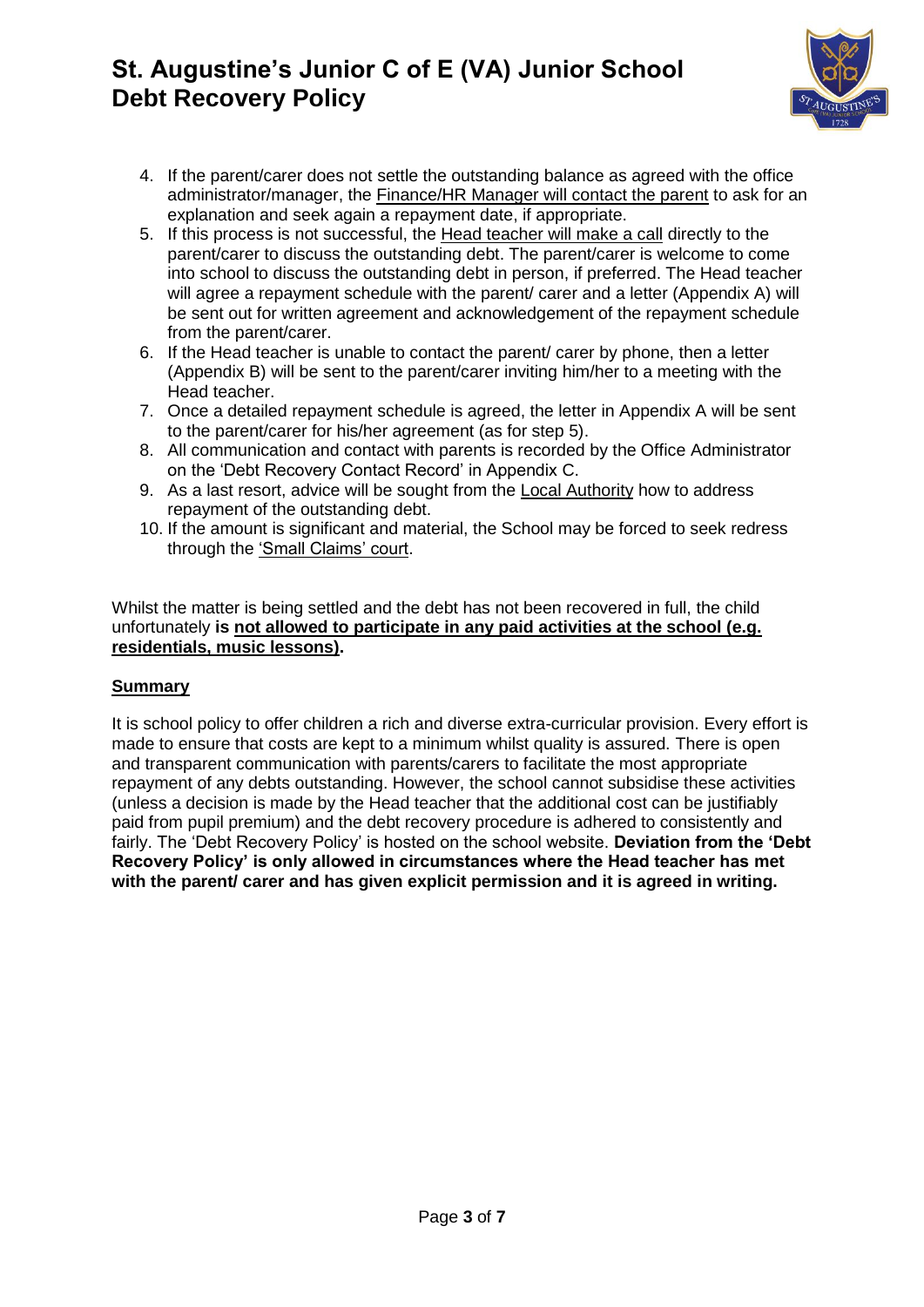

### **Appendix A**

Dear **Dear** and the set of the set of the set of the set of the set of the set of the set of the set of the set of the set of the set of the set of the set of the set of the set of the set of the set of the set of the set

#### **Recovery of monies owed to the school**

As you will be aware, as of today, you owe \_\_\_\_\_\_\_\_\_\_\_\_\_\_\_\_\_\_\_\_\_\_ to the school for \_\_\_\_\_\_\_\_\_\_\_\_\_\_\_\_\_\_\_\_\_\_\_\_\_\_\_\_\_\_\_\_\_\_\_\_\_\_\_\_\_\_\_\_\_\_\_\_\_\_\_\_\_\_\_\_\_\_\_\_\_\_\_\_\_\_.

To date, we have followed school policy notifying you of this debt. As per our records, you last made a payment towards reducing your debt on \_\_\_\_\_\_\_\_\_, the amount being \_\_\_\_\_\_\_\_\_\_\_\_\_\_\_\_.

As you will appreciate, it is normal to pay for any goods or services at the outset and you would never expect not to pay. We would ask that you consider this whilst not having paid your outstanding debt. Further, we would like to highlight that considerable school resources have been re-diverted to address the issue of your debt owed to the school, which should normally be dedicated to your child's teaching and learning requirements.

Following our conversation, we have agreed the following repayment schedule:

Repayment Amount: £\_\_\_\_\_\_\_\_\_\_

Frequency: weekly/monthly (please circle)

First repayment date: \_\_\_\_\_\_\_\_\_\_\_\_\_

**Please be assured that we would like to support you in repaying the money owed to the school. However, unfortunately your child will not be allowed to attend any paid clubs, take part in any residentials etc. until this matter is addressed and the outstanding balance is recovered or the repayment schedule is being met without exception. If the situation persists, we will have to seek advice directly from the Local Authority or, as a last resort, may be obliged to seek repayment through the 'Small Claims' court.**

Attached below is an agreement which we ask you to sign to show your commitment to repaying the debt and that the repayment schedule is affordable and you will endeavour to adhere to this schedule.

Regards

Mr Brunt Head teacher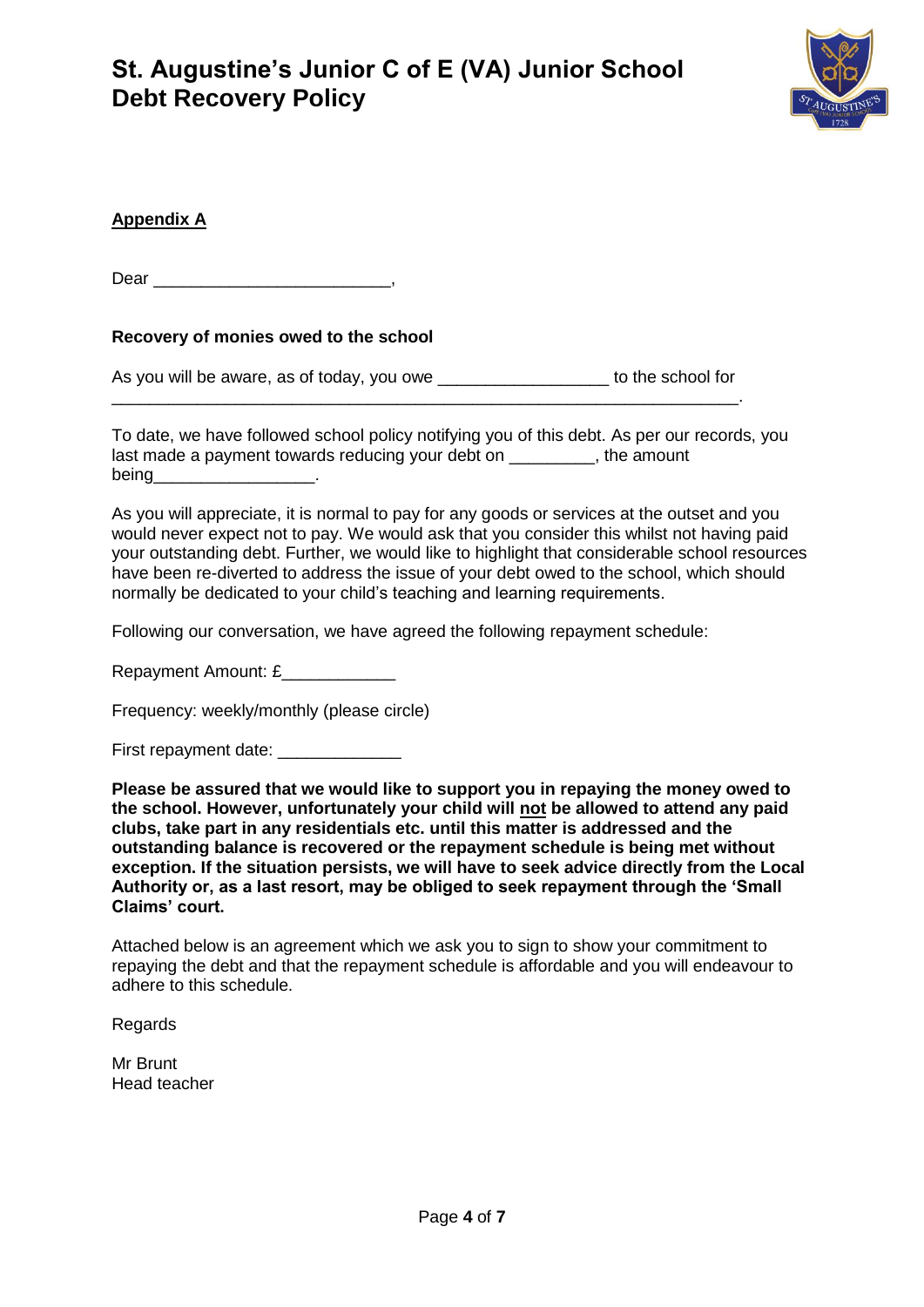

### **Appendix A (cont'd)**

#### **Agreement to debt repayment schedule St. Augustine's C of E (VA) Junior School**

|                                                  | , agree to repay $\mathfrak{k}_-$ | on a        |
|--------------------------------------------------|-----------------------------------|-------------|
| weekly/monthly basis (please circle), commencing |                                   | in order to |
| repay my debt of                                 | in full.                          |             |

I have read the 'Debt Recovery Policy' and fully understand the contents of the policy and the debt recovery procedure that the school adheres to.

I understand that my child will not be allowed to participate in any further paid activities or provisions within the school until this debt is cleared.

Signed:

Name:  $\blacksquare$ 

Date: \_\_\_\_\_\_\_\_\_\_\_\_\_\_\_\_\_\_\_\_\_\_\_\_\_\_\_\_\_\_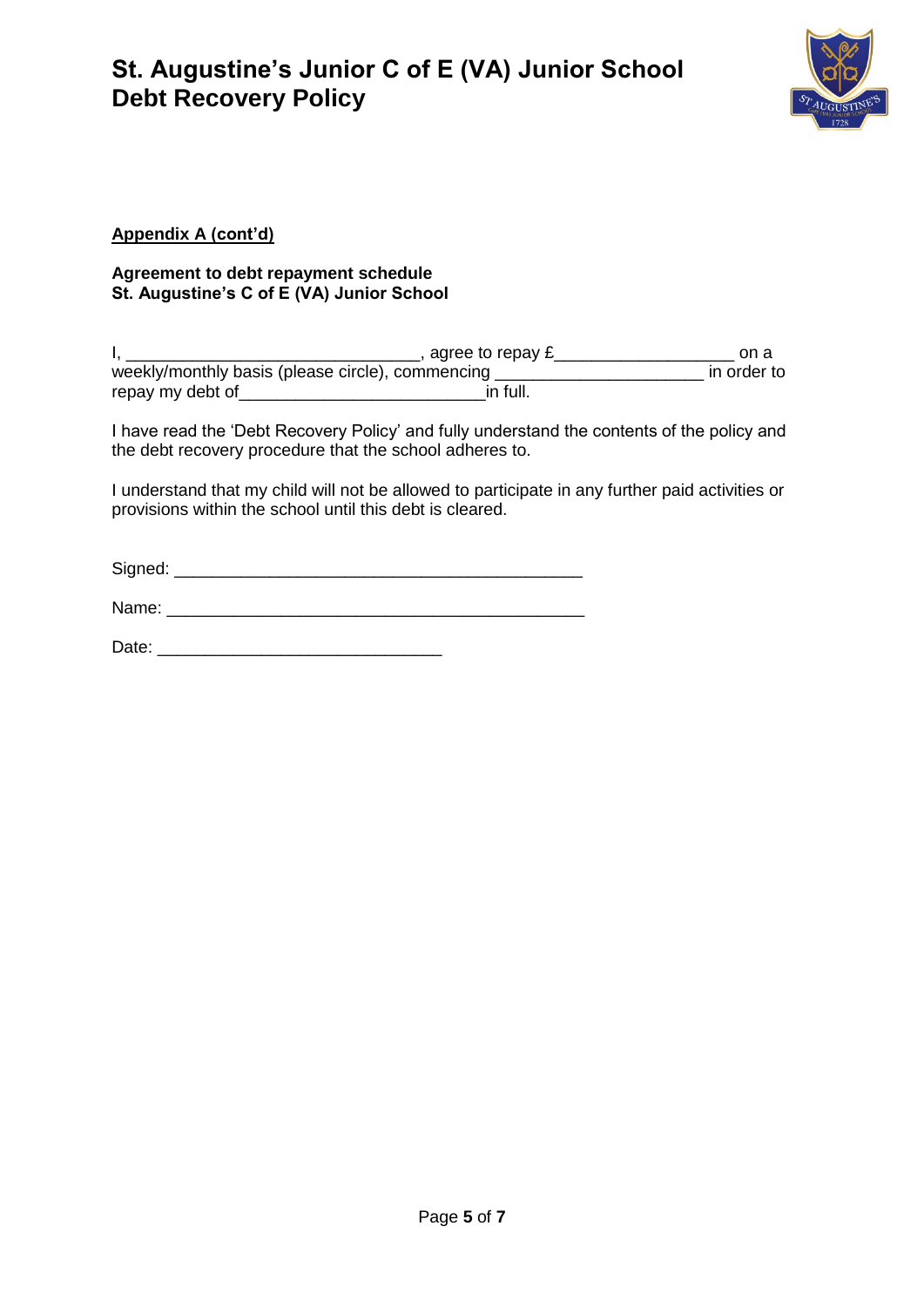

### **Appendix B**

Dear \_\_\_\_\_\_\_\_\_\_\_\_\_\_\_\_\_\_\_\_\_\_\_\_\_\_\_\_\_\_\_\_\_,

#### **Recovery of monies owed to the school**

As you will be aware, as of today, you owe \_\_\_\_\_\_\_\_\_\_\_\_\_\_\_\_\_\_\_\_\_\_\_ to the school for \_\_\_\_\_\_\_\_\_\_\_\_\_\_\_\_\_\_\_\_\_\_\_\_\_\_\_\_\_\_\_\_\_\_\_\_\_\_\_\_\_\_\_\_\_\_\_\_\_\_\_\_\_\_\_\_\_\_\_\_\_\_\_\_\_\_.

To date, we have followed school policy notifying you of this debt. As per our records, you last made a payment towards reducing your debt on \_\_\_\_\_\_\_\_, the amount being the control of the control of the control of the control of the control of the control of the control of the control of the control of the control of the control of the control of the control of the control of the co

I have tried to contact you by phone with no success. Therefore, could you please contact the School Office directly to arrange an appointment to meet with me to discuss the repayment of the money owed to the school.

Please be assured that we would like to support you in repaying the money owed to the school. However, unfortunately, as per school policy, your child will not be allowed to attend any paid clubs, take part in any residentials etc until this matter is addressed and the outstanding balance is recovered. As per the school's 'Debt Recovery Policy' if the situation persists, we will have to seek advice directly from the Local Authority or, as a last resort, may be obliged to seek repayment through the 'Small Claims' court.

I look forward to meeting with you in person and if you have any queries in the meantime, please do not hesitate to get in touch.

**Regards** 

Mr Brunt Head teacher